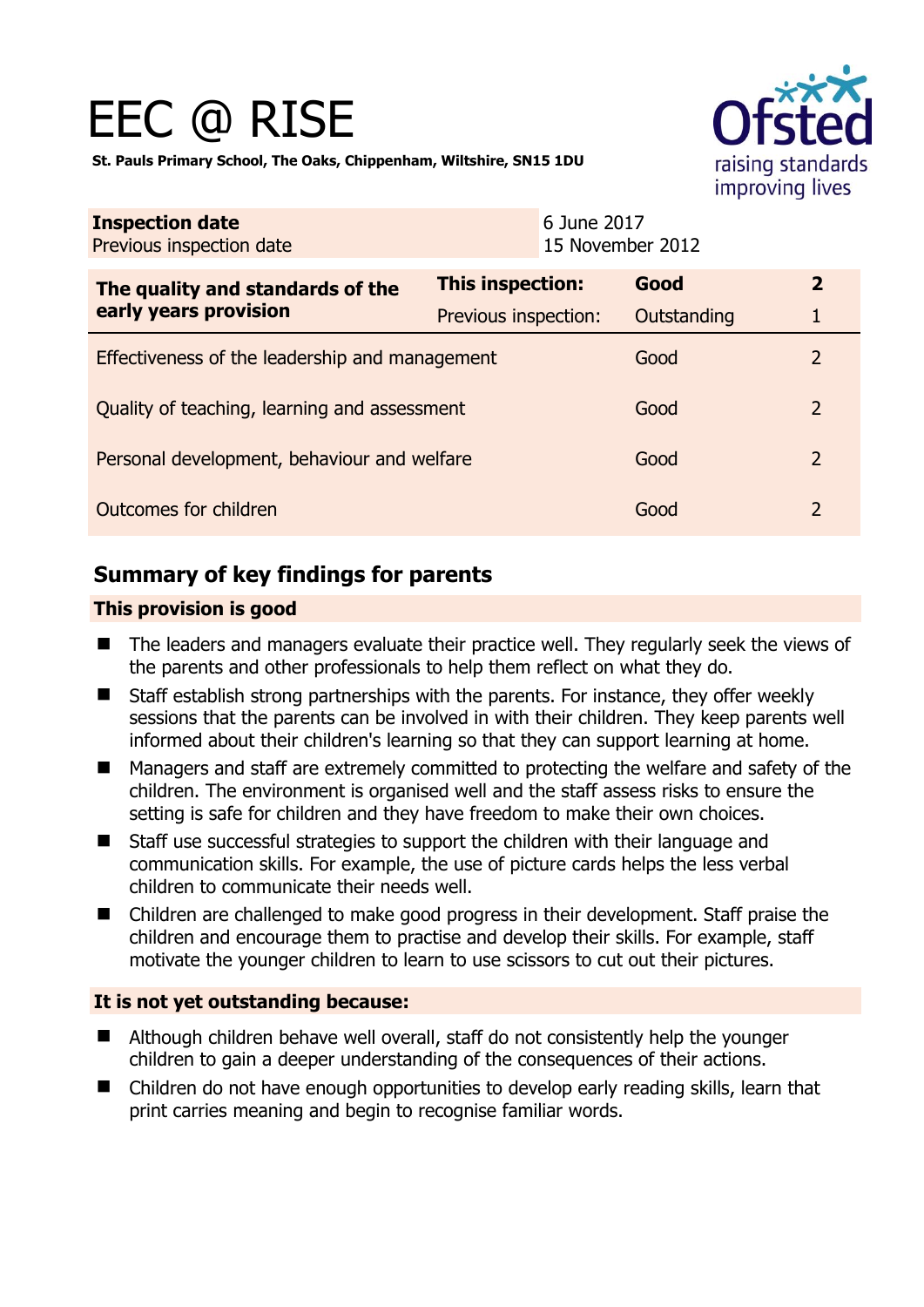# **What the setting needs to do to improve further**

#### **To further improve the quality of the early years provision the provider should:**

- help younger children to develop a greater understanding and awareness of the consequences of their actions
- $\blacksquare$  increase opportunities for all children, including those who speak English as an additional language, to develop early reading skills, begin to recognise familiar words and understand that print carries meaning.

## **Inspection activities**

- The inspector took into account the views of the parents spoken to on the day of the inspection.
- The inspector observed the quality of teaching and the interactions between the staff and children.
- The inspector looked at written documents, including staff files, policies, procedures and risk assessments.
- The inspector held a leadership and management meeting with the manager and spoke to the staff and children at appropriate times during the inspection.
- $\blacksquare$  The inspector carried out a joint observation with the manager.

## **Inspector**

Victoria Nicolson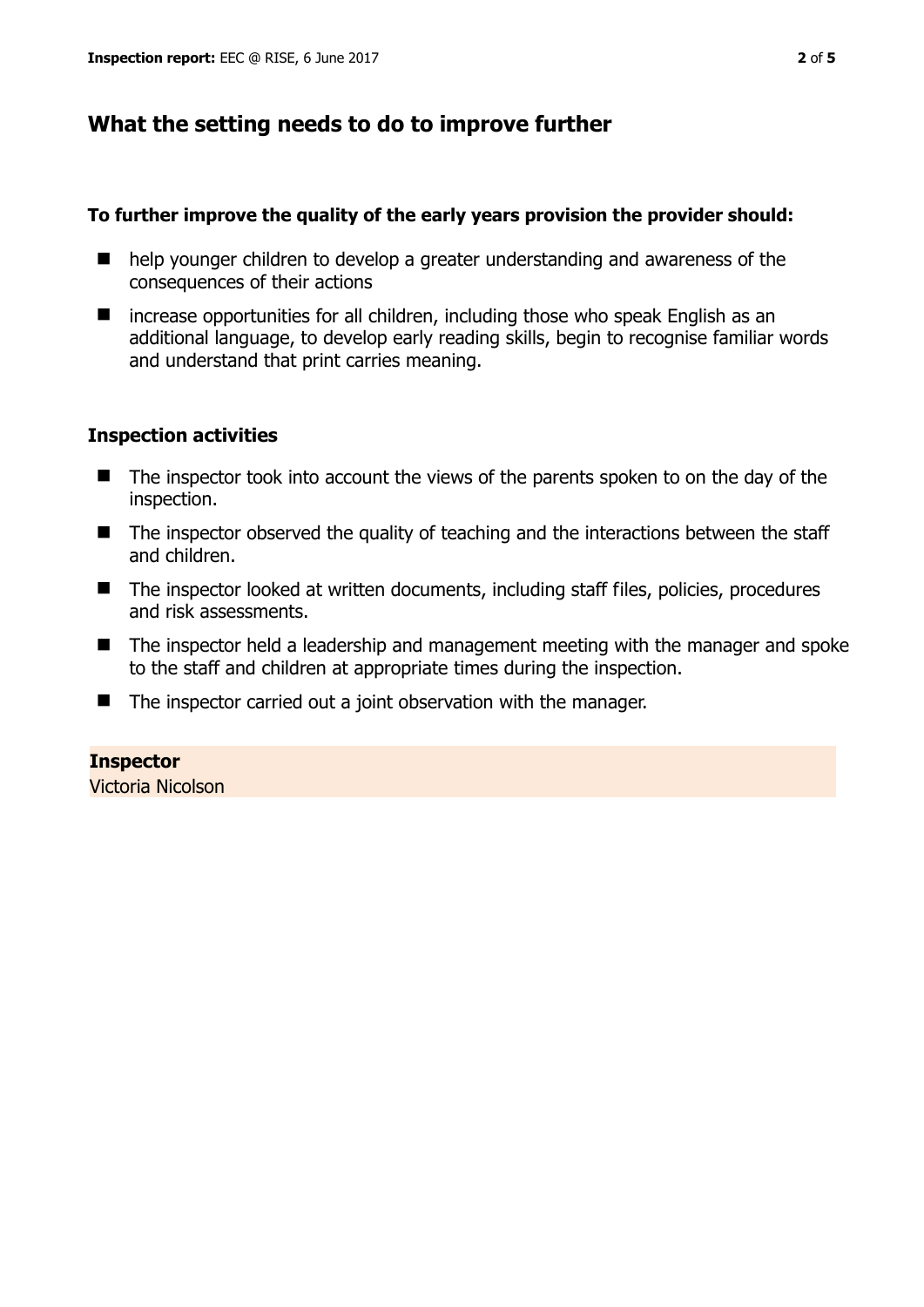## **Inspection findings**

#### **Effectiveness of the leadership and management is good**

The arrangements for safeguarding are effective. Staff have a good knowledge and understanding of the local safeguarding procedures and what they should do if they have concerns about a child's welfare. The leaders and staff work closely with other professionals to support the children and their families. For example, staff are involved in meetings to share information and gain further support. Staff take part in regular team meetings and access training to keep their knowledge relevant and up to date. The management uses additional funding well to support the needs of the children in the setting.

#### **Quality of teaching, learning and assessment is good**

Staff know the children well and they accurately establish starting points for every child in the setting. For instance, they work with the parents to get to know the children's individual needs. Staff make regular observations and assessments of children's learning to enable them to track their progress. They plan for each child, focusing on ways to close gaps in their development. Children's early writing skills develop well. For example, staff support children to write their names. They help them to sound out their names and link the sounds to letters. They help them to look at how each letter is formed. Staff encourage the children to be independent in their learning. For example, the children enjoy mixing ingredients to make play dough. They experiment with different quantities of food colouring to change the colour of their mixtures.

#### **Personal development, behaviour and welfare are good**

Children are confident and happy. Staff encourage the children to be independent in meeting their own needs. For example, they use jugs to pour themselves drinks and they put their coats and shoes on independently. Children benefit from lots of opportunities to be physically active. For instance, they spend time outdoors using the bicycles and scooters to develop their large muscles. Children are proud of their achievements. For example, they confidently show their artwork to staff and their peers. Staff successfully support the children with the move on to school. For instance, they provide transition days at the end of the holidays to help the children to get back into routines before they go to their new school.

#### **Outcomes for children are good**

All children, including those who speak English as an additional language, make good progress in their learning. Children are eager and well-motivated to be involved in activities. They form a good mathematical awareness. For example, they spend time measuring themselves and talking about who is the tallest and who is the smallest. Children are well prepared for the next stage of their learning and the move on to school.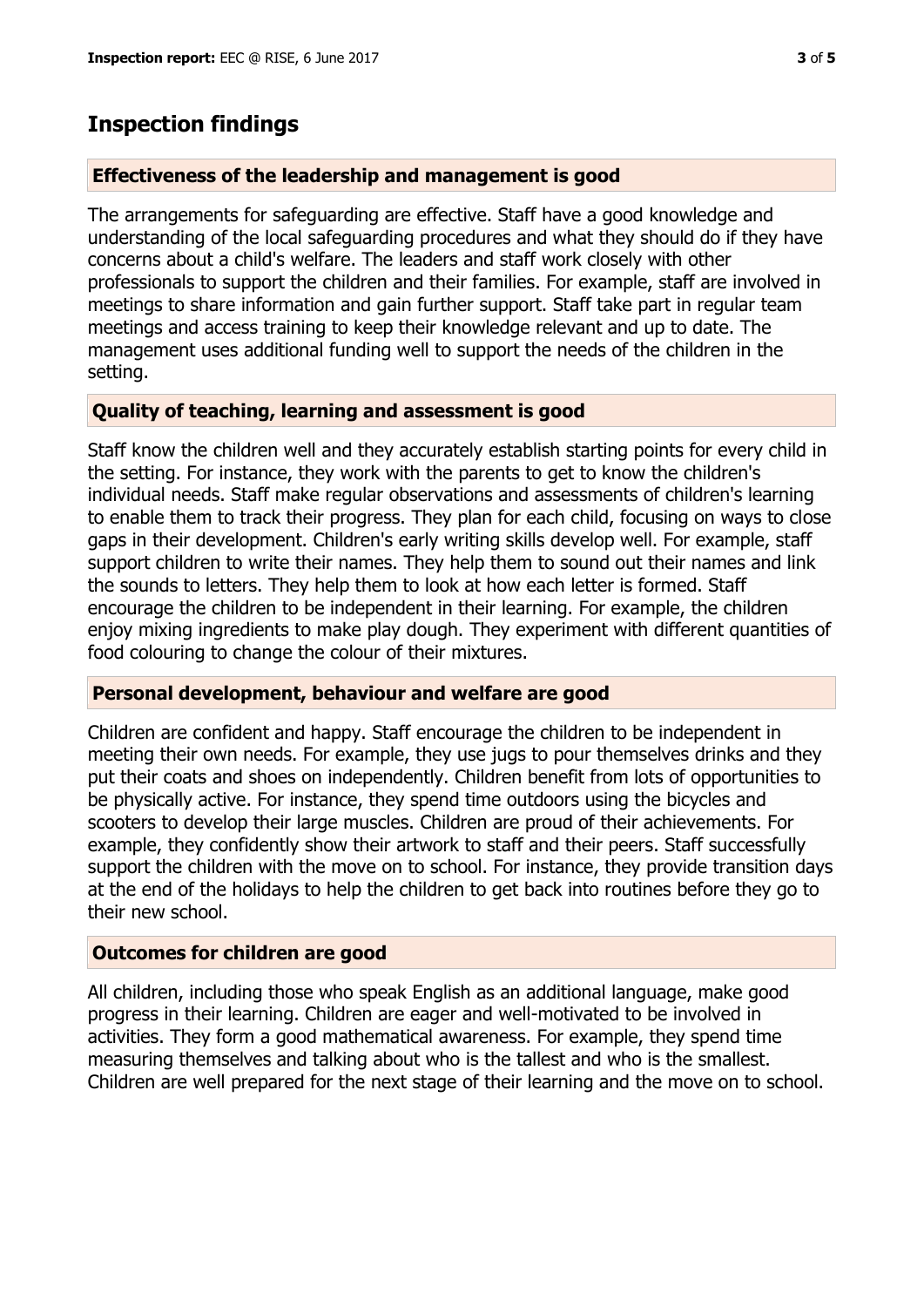## **Setting details**

| Unique reference number                             | EY368249                                                                             |  |
|-----------------------------------------------------|--------------------------------------------------------------------------------------|--|
| <b>Local authority</b>                              | Wiltshire                                                                            |  |
| <b>Inspection number</b>                            | 1099495                                                                              |  |
| <b>Type of provision</b>                            | Sessional provision                                                                  |  |
| Day care type                                       | Childcare - Non-Domestic                                                             |  |
| <b>Registers</b>                                    | Early Years Register, Compulsory Childcare<br>Register, Voluntary Childcare Register |  |
| Age range of children                               | $2 - 4$                                                                              |  |
| <b>Total number of places</b>                       | 25                                                                                   |  |
| Number of children on roll                          | 39                                                                                   |  |
| Name of registered person                           | The Rise Trust                                                                       |  |
| <b>Registered person unique</b><br>reference number | RP530600                                                                             |  |
| Date of previous inspection                         | 15 November 2012                                                                     |  |
| <b>Telephone number</b>                             | 01249 463040                                                                         |  |

EEC @ RISE registered in 2008 and is located on the site of St Paul's Primary School, in Chippenham, Wiltshire. The pre-school operates Monday to Thursday from 8.45am to 2.45pm, and on Friday from 8.45am to 11.45am. Children attend after school from 3pm to 6pm, Monday to Friday. The setting receives funding for the provision of early years education for children aged two, three and four years. There are five members of staff working directly with the children. Of these, three hold relevant childcare qualifications at level 3, one holds a qualification at level 6 and one is a qualified teacher.

This inspection was carried out by Ofsted under sections 49 and 50 of the Childcare Act 2006 on the quality and standards of provision that is registered on the Early Years Register. The registered person must ensure that this provision complies with the statutory framework for children's learning, development and care, known as the early years foundation stage.

Any complaints about the inspection or the report should be made following the procedures set out in the guidance 'Complaints procedure: raising concerns and making complaints about Ofsted', which is available from Ofsted's website: www.gov.uk/government/organisations/ofsted. If you would like Ofsted to send you a copy of the guidance, please telephone 0300 123 4234, or email enquiries@ofsted.gov.uk.